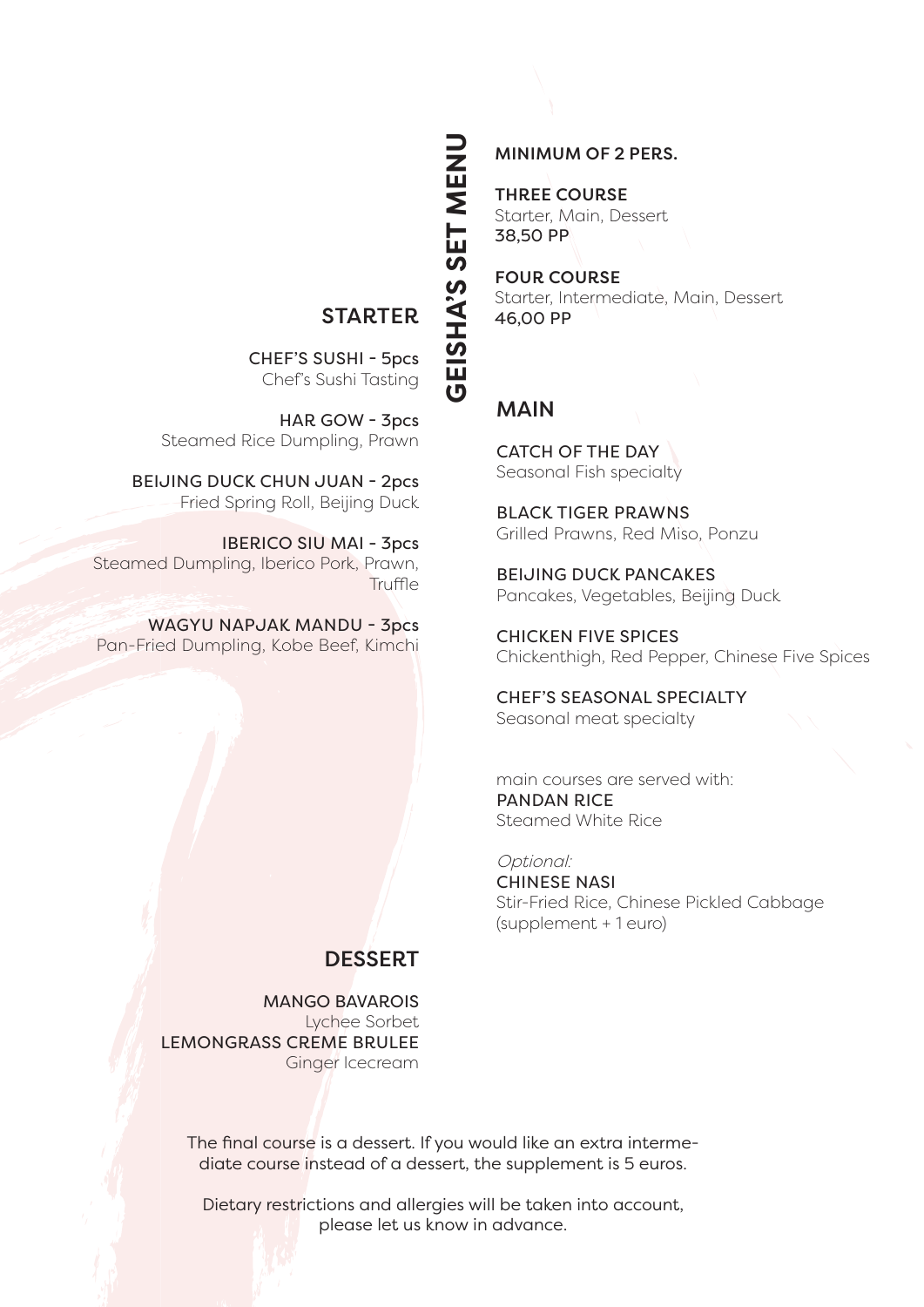

## NIGIRI (PER PIECE)

**SUSHI & SASHIMI**ISHI & SASHIM

NIGIRI MAGURO - 4,5 Tuna

> NIGIRI SAKE - 4,0 Salmon

NIGIRI SUZUKI - 4,0 Seabass

NIGIRI HAMACHI - 5,0 Yellowtail

> NIGIRI EBI - 4,0 Shrimp

NIGIRI UNAGI - 4,5 Japanese Eel

NIGIRI HOTATE - 5 Coquile St. Jacques

#### SASHIMI (6 PIECES)

SASHIMI SAKE - 15,75 Salmon

SASHIMI MAGURO - 17,75 Tuna

SASHIMI BLUEFIN MAGURO - DAILY PRICE Bluefin Tuna

> SASHIMI HAMACHI - 17,75 Yellowtail

> > SASHIMI SUZUKI - 15.75 Seabass

SASHIMI SELECTION (9 pcs) - 25,75 Daily Special

#### SUSHI (PER ROLL - 8 PIECES)

CHEF'S SPECIAL ROLL - DAGPRIJS Daily Special

SPICY SALMON ROLL - 17,25 Salmon Tartare, Spicy Miso Sauce

DRAGON ROLL - 20,25 Crispy Ebi Furai, Japanese Eel

BEIJING DUCK ROLL - 19,25 Soy Wrapper, Beijing Duck

SPICY TUNA ROLL - 17,25 Tuna Tartare, Spicy Miso Sauce

RAINBOW ROLL - 21,50 Salmon, Lobster, Tuna

SPIDER ROLL - 20,25 Soft Shell Crab Tempura, Mango Sauce

EBI FURAI ROLL - 17,25 Crispy Ebi Furai, Tempura Crunch

VEGGIE ROLL - 16 Avocado, Cucumber

KAPPA MAKI - 9 Cucumber

SAKE MAKI - 11 Salmon

TEKKA MAKI - 12 Tuna

SUSHI PLATTER (18 pcs) - 43,50 Rainbow Roll, Ebi Furai Roll, Spicy Tuna Roll

CHEF'S SUSHI MIX (5 pcs) - 13,50 Chef's Sushi Tasting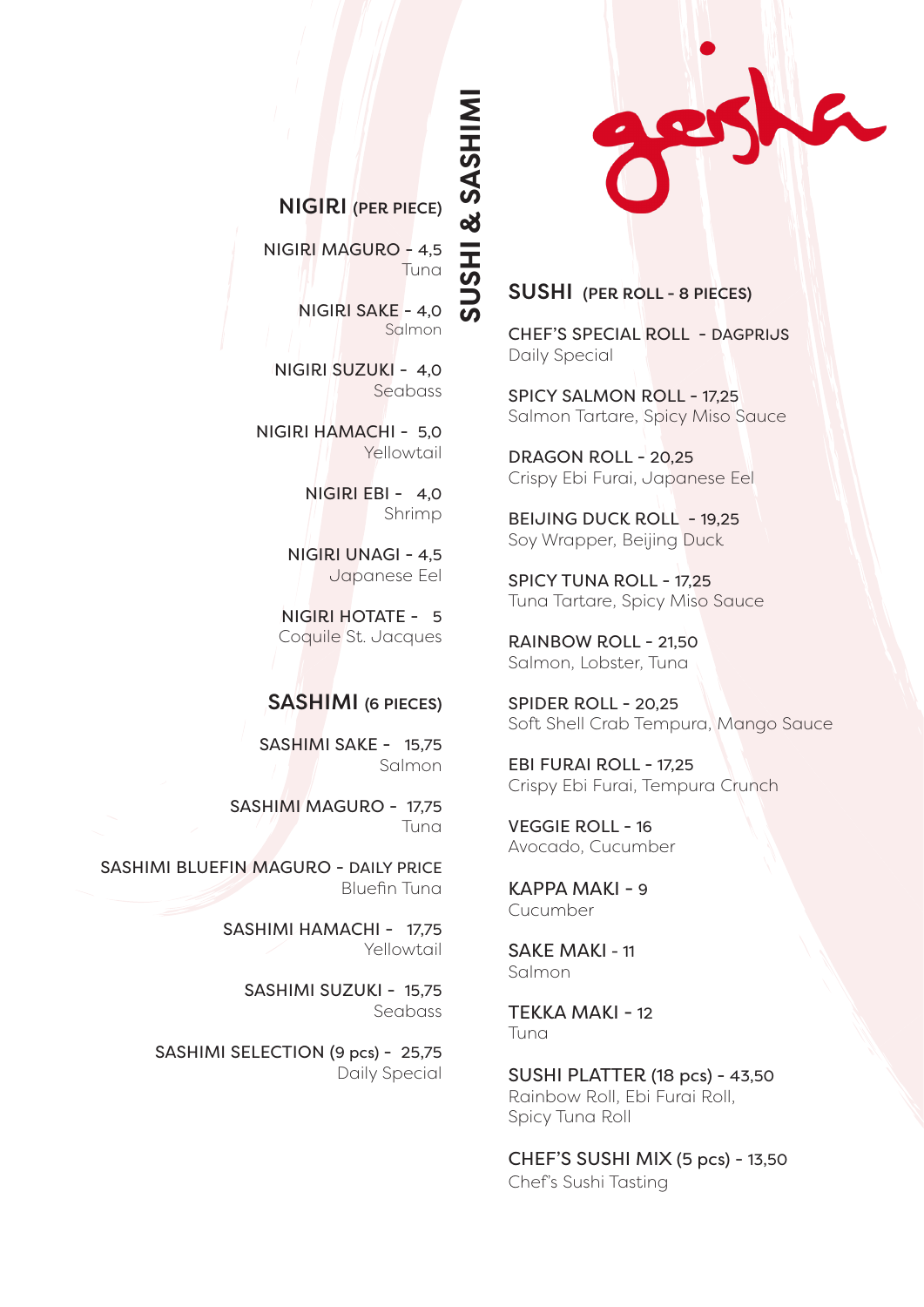# **NUSNIC DIM SUM**

**VEGETABLES & TOFU**

IBERICO SIU MAI 3 pcs - 8,5

Steamed Dumpling, Iberico Pork, Prawn, Truffle

> WAGYU NAPJAK MANDU 3 pcs - 8,5 Pan-Fried Dumpling, Kobe Beef, Kimchi

> > HAR GOW 3 pcs - 8,5 Steamed Rice Dumpling, Prawn

BEIJING DUCK CHUN JUAN 2 pcs - 8,5 Fried Spring Roll, Beijing Duck

CHICKEN GYOZA 3 pcs - 8,5 Steamed & Pan-Fried Dumpling, Chicken

> SUI KAU 3 pcs - 8,5 Fried Dumpling, Prawn

VEGETABLE JIAOZI 3 pcs - 7,5 SUI KAU 3 pcs - 8,5<br>
Fried Dumpling, Prawn<br>
Steamed Vegetable Dumpling<br>
SICHUAN CHILI TOFU - 13,75<br>
Steamed Vegetable Dumpling<br>
SICHUAN CHILI TOFU - 13,75<br>
Japanese Tofu, Sichuan Styl<br>
MISO SOUP - 7<br>
MISO SOUP - 7<br>
MISO Br

Japanese Tofu, Sichuan Style Chili Sauce

MISO SOUP - 7 Miso Broth, Mushrooms, Tofu

JAPANESE SEAWEED SALAD - 8,75 Mango, Daikon, Chuka Wakame

VEGETABLE TEMPURA - 12,75 Vegetable Mix, Tentsuyu Saus

THAI GREEN CURRY - 14,75 Seasonal Vegetagles, Mushrooms

EDAMAME - 4,75 Steamed Soybeans

CHINESE VEGETABLES - 8,25 Stir-Fried Seasonal Vegetables

CHINESE NOODLES - 7,25 Stir-Fried Fresh Noodles, Soy Sauce, Vegetables

> CHINESE NASI - 5,25 Fried Rice, Chinese Pickled Cabbage

> > PANDAN RICE - 3,75 Steamed White Rice

**SIDE DISHESIDE DISHES** 

 $\overline{\boldsymbol{\omega}}$